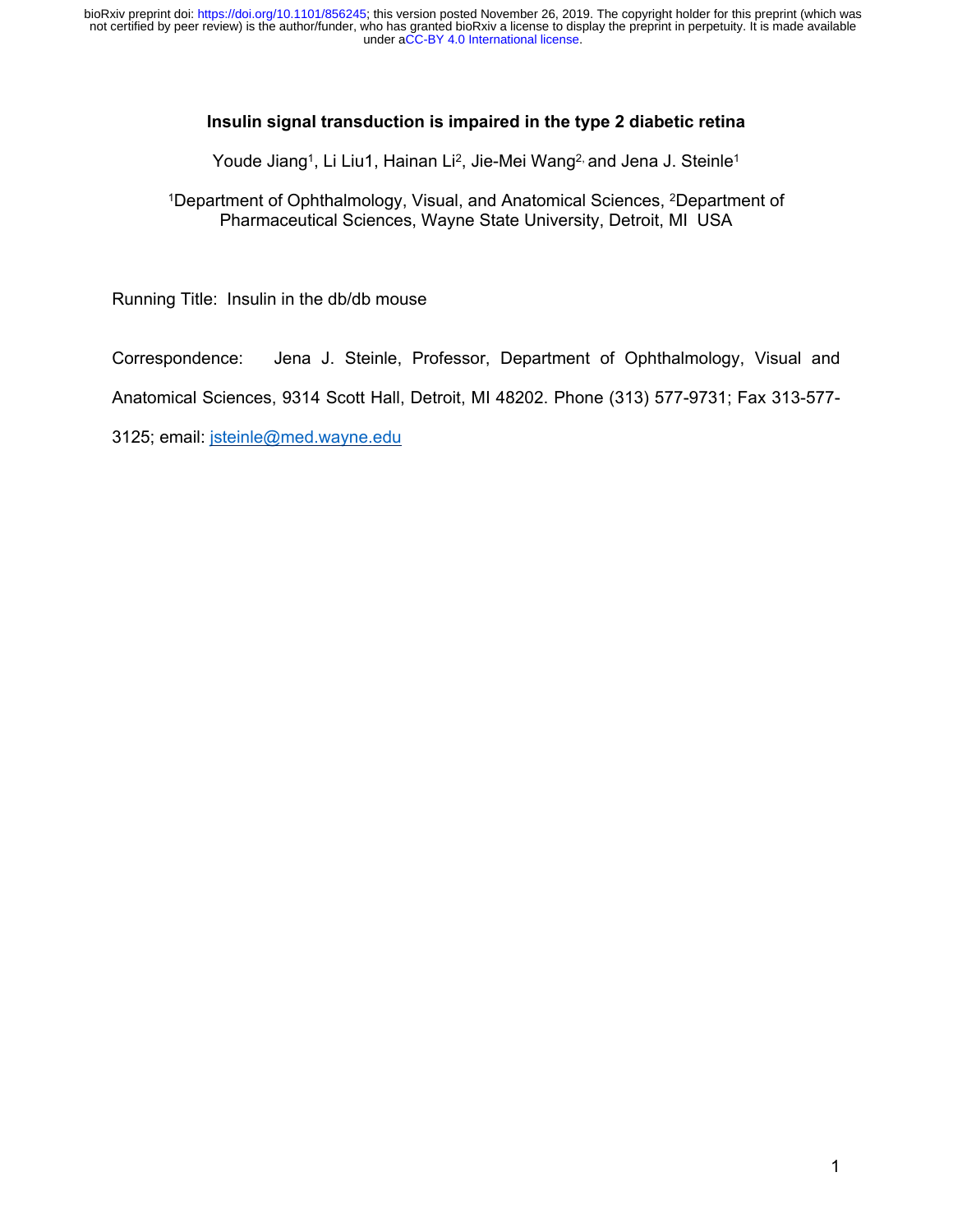**Abstract**. Rates of type 2 diabetes are reaching epidemic levels. Yet, the tissue specific alterations due to insulin resistance are only recently being investigated. The goal of the present study was to evaluate retinal insulin signal transduction in a common mouse model of type 2 diabetes, the db/db mouse. Retinal lysates from five month old male db/db and db/+ (control) mice were collected and processed for Western blotting or ELISA analyses for insulin receptor, insulin receptor substrate-1 (IRS-1), Akt, tumor necrosis factor alpha (TNF $\alpha$ ) and caspase 3 levels. Data demonstrate increased TNF $\alpha$  and IRS-1 phosphorylation on serine 307. This led to decreased Akt phosphorylation on serine 473 and increased cleavage of caspase 3. Taken together, the data suggest dysfunctional insulin signaling in the retina of the db/db mouse.

**Keywords:** db/db, retina, insulin,  $TNF\alpha$ , type 2 diabetes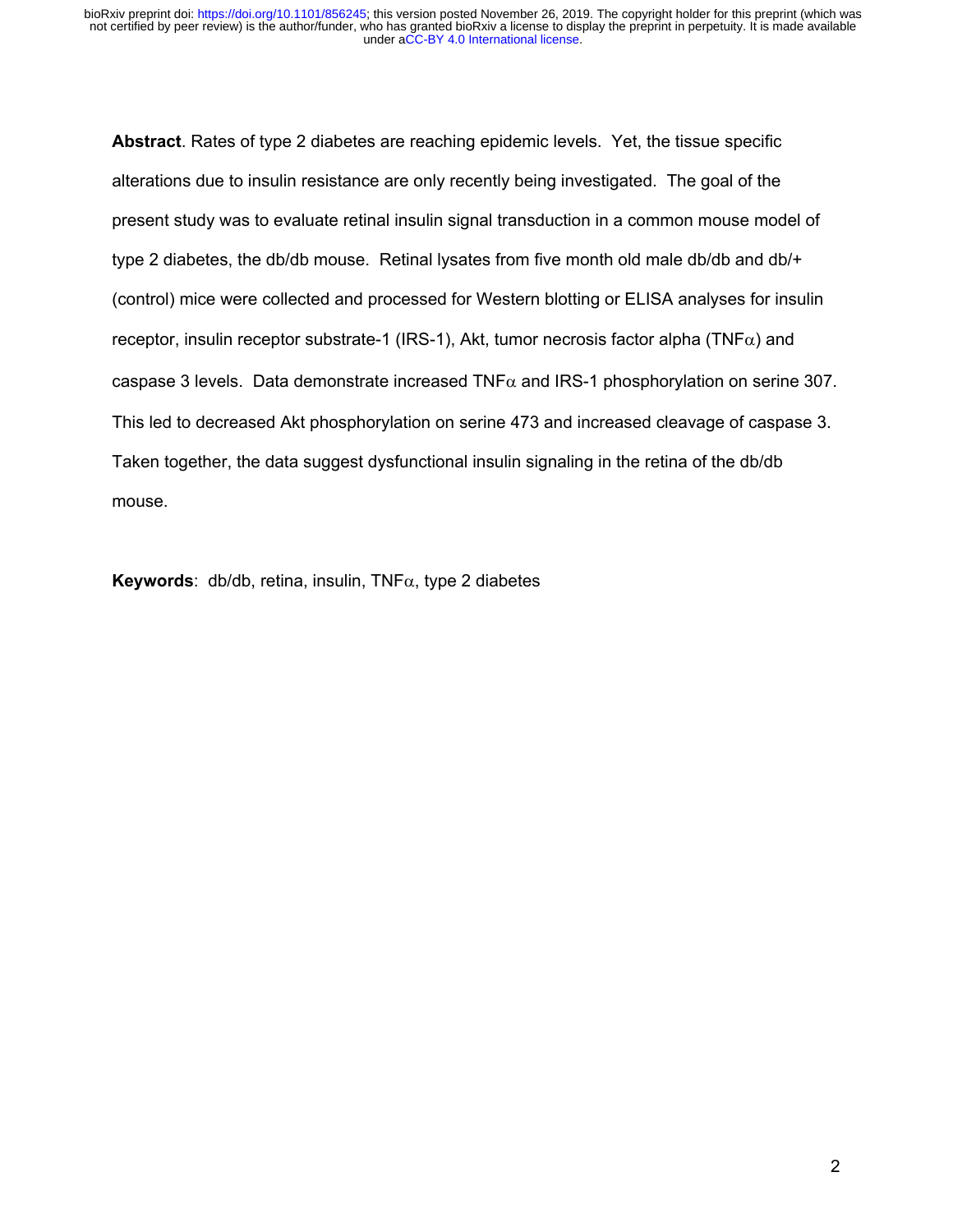**Introduction**. With increasing rates of obesity, rates of type 2 diabetes and diabetic complications are expected to rise exponentially over the next few decades (American Diabetic Association). A key feature of type 2 diabetes is a resistance to insulin. Insulin signaling is key to a number of physiological processes, including glucose metabolism, cell growth, general gene expression, and apoptosis. Studies have focused on insulin resistance in the insulinresponsive tissues with less focus on other organs, such as the retina. We have previously reported that diabetes-induced increases in  $TNF\alpha$  can cause phosphorylation of insulin receptor substrate 1 (IRS-1) in Serine 307, thus inhibiting normal insulin signal transduction in retinal endothelial cells [1]. This increase in TNF $\alpha$  was also associated with increased cleavage of caspase 3. We found similar findings in BBZDR/Wor type 2 diabetic rats [2, 3]. However, it was not clear if these findings also occurred in type 2 diabetic mouse models.

For these studies, we used the db/db model of type 2 diabetes. We chose to use these mice as others have reported significant retinal changes. Work showed that intermittent fasting altered the gut microbiome in the db/db mice, which was associated with less retinal damage [4]. Additional studies also showed that diabetes in the db/db mice led to reduced diurnal oscillatory rhythms, which altered metabolic pathways [5]. Other groups reported increased permeability and inflammatory mediators in the retina of db/db mice, which was reduced by C1q/tumor necrosis factor (TNF) related protein 9 [6]. Ginsenoside Rg1 was shown to reduce retinal neurodegeneration in the db/db mouse through activation of IRS-1/Akt/GSK3B levels [7]. Since it is clear that the retinas of db/db mice have damage, we wanted ascertain whether this was due to altered insulin signal transduction.

We hypothesized that retinal lysates from db/db mice would have increased IRS-1<sup>Ser307</sup> phosphorylation, leading to decreased Akt levels with increased cleavage of caspase 3.

3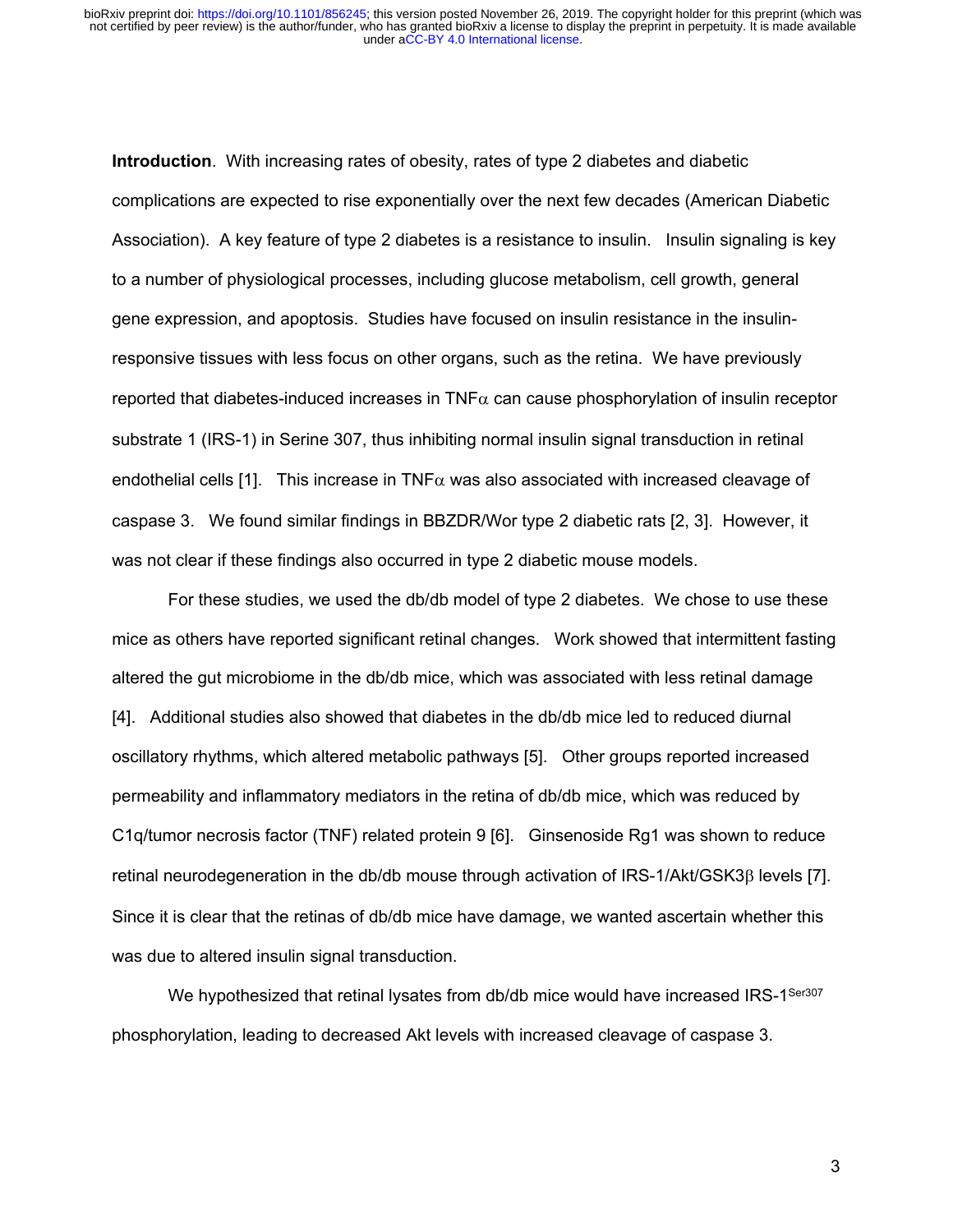under [aCC-BY 4.0 International license.](http://creativecommons.org/licenses/by/4.0/) not certified by peer review) is the author/funder, who has granted bioRxiv a license to display the preprint in perpetuity. It is made available bioRxiv preprint doi: [https://doi.org/10.1101/856245;](https://doi.org/10.1101/856245) this version posted November 26, 2019. The copyright holder for this preprint (which was

### **Methods**:

*Mice*. Five month old male db/db (BKS.Cg-Dock7<sup>m+/+</sup>Lepr<sup>db</sup>, wildtype for Dock7<sup>m</sup>, homozygous for Lepr<sup>db</sup>) and db/+ (wildtype for Dock7<sup>m</sup>, wildtype for Lepr<sup>db</sup>, from the same colony) mice were used for these experiments. Mice were purchased from Jackson Laboratory (#000642) at 2 months and age and allowed to age to 5 months at the vivarium. All animal procedures meet the Association for Research in Vision and Ophthalmology requirements and were approved by the Institutional Animal Care and Use Committee of Wayne State University and conform to NIH guidelines. Animal body weights and glucose levels are in Table 1.

**Western blotting.** Whole retinal lysates were collected into lysis buffer containing protease and phosphatase inhibitors. Equal amounts of protein were placed into pre-cast tris-glycine gels (Invitrogen, Carlsbad, CA), and blotted onto nitrocellulose membranes. After blocking in TBST (10mM Tris-HCl buffer, pH 8.0, 150 mM NaCl, 0.1% Tween 20) with 5% BSA, membranes were treated with a phosphorylated insulin receptor (Tyr 1150/1151), insulin receptor, phosphorylated Akt (Ser473), total Akt, phosphorylated insulin receptor substrate 1 (Ser307), total IRS-1 (Cell Signaling Technology, Danvers, MA)  $TNF\alpha$ , (Abcam, Cambridge, MA), and beta actin (Santa Cruz Biotechnology, Santa Cruz, CA) primary antibodies overnight. The following day, membranes were incubated with secondary antibodies labeled with horseradish peroxidase. Antigen-antibody complexes were visualized using chemilluminescence (Thermo Scientific, Pittsburgh, PA). Data was analyzed on an Azure C500 machine (Azure Biosystems, Dublin, CA). Western blot band densities were measured using Image Studio Lite software.

*ELISA*. A cleaved caspase 3 ELISA (Cell Signaling Technology, Danvers, MA) was done according to manufacturer's instructions.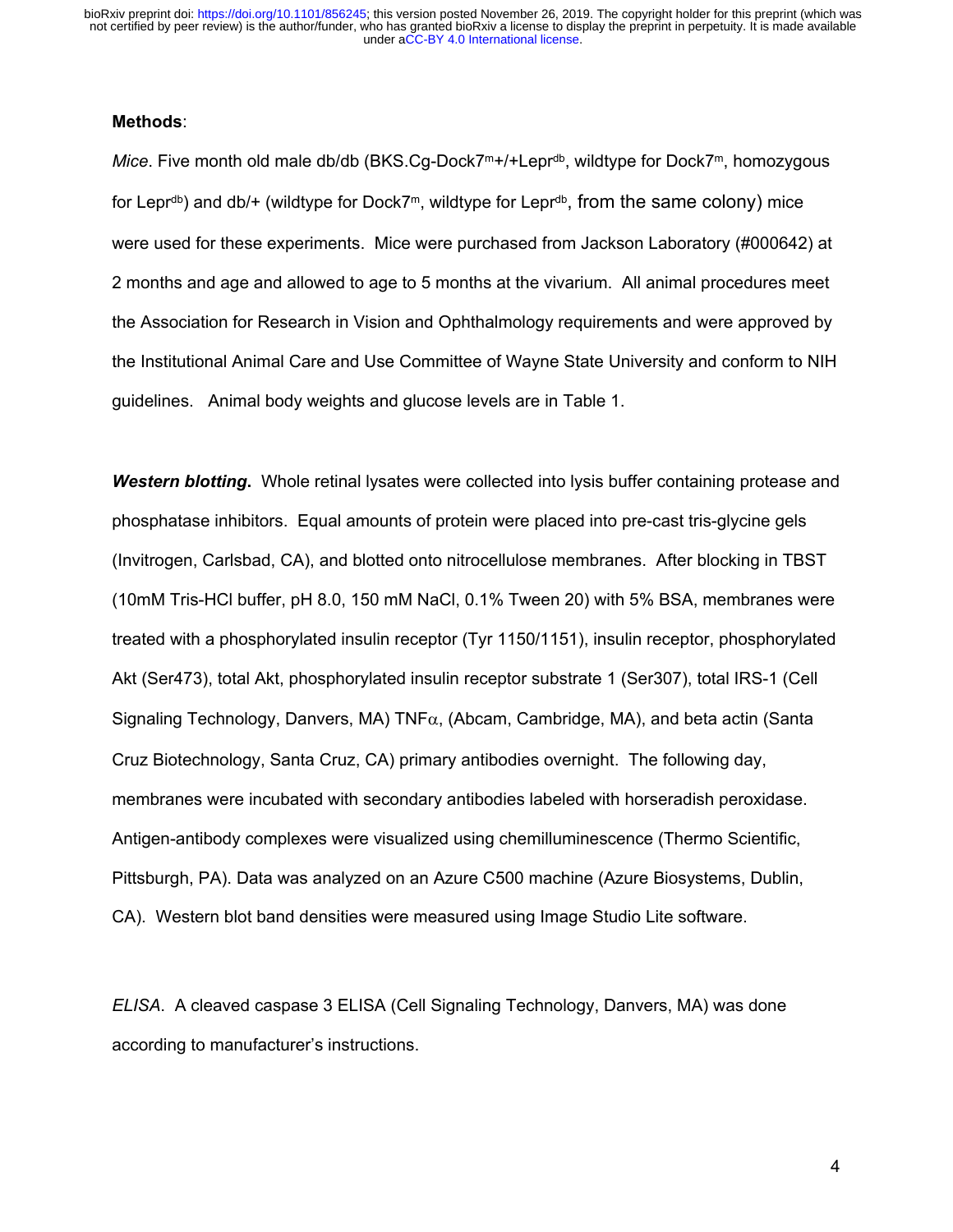*Statistics*. Data were assessed for changes db/+ control mice. Data are presented as mean ±SEM. P<0.05 was accepted as significant. Data was analyzed using Prism 8.0 (GraphPad software).

#### **Results**:

*Diabetes reduces insulin receptor and Akt phosphorylation.* As we have shown in the retina from diabetic rats [3], diabetes significantly reduced insulin receptor and Akt phosphorylation in the db/db retina (Figure 1).

#### *TNF* $\alpha$  and IRS-1<sup>Ser307</sup> phosphorylation are increased in the db/db retina. With Akt

phosphorylation reduced in the retina of db/db mice, one possible mechanism is due to increased IRS-1Ser307 phosphorylation. We have previously shown that diabetes-induced increases in TNF $\alpha$  can increase IRS-1<sup>Ser307</sup> phosphorylation in retinal cell types [1, 8], which results in dysfunctional insulin signal transduction. Figure 2 shows increased  $TNF\alpha$  and IRS-1<sup>Ser307</sup> phosphorylation in the retina of db/db mice.

*Cleaved caspase 3 is increased in the type 2 diabetic retina.* With reduced Akt phosphorylation, it follows that cleaved caspase 3 levels are significantly increased in the retina of the db/db mice (Figure 3).

**Discussion**: Type 2 diabetes is characterized by insulin resistance. However, this typically applies to insulin-responsive tissues, such as muscle, adipose tissue, and the liver. We have previously reported altered insulin receptor signaling in toll-like receptor 4 knockout mice [9], miR15a mice [10], and in retinal endothelial cells [1] and Müller cells [8]. However, none of these models mimic type 2 diabetes. We have shown retina damage in the type 2 diabetic rat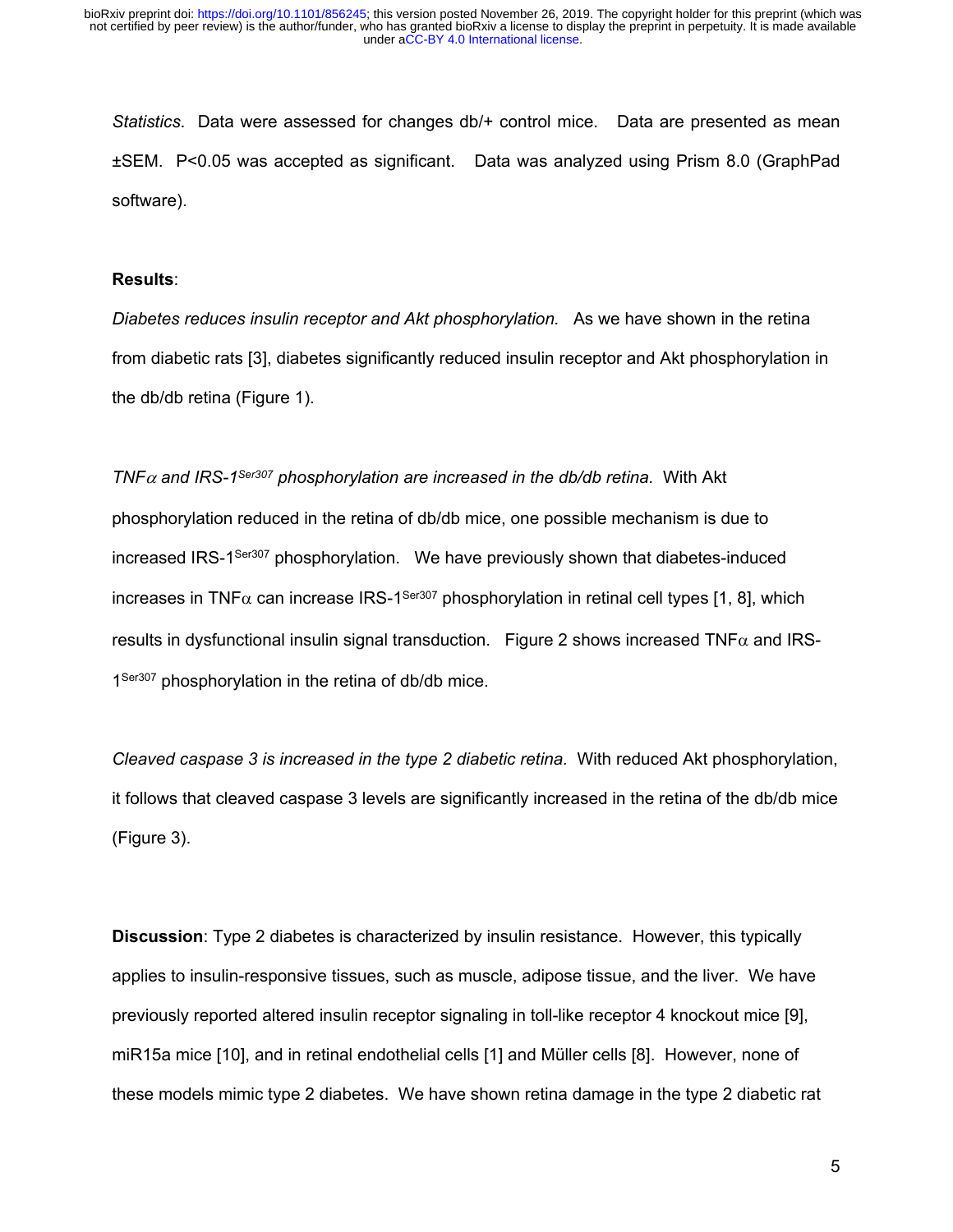model, the BBZDR/Wor rat [2, 3]. In this study, we wanted to investigate insulin signal transduction in the retina of db/db mice.

Studies on jejunal proteins from db/db mice showed impaired muscle insulin signaling, leading to insulin resistance [11]. Work has shown that rexinoids improved insulin signaling in skeletal muscle through decreased IRS-1<sup>Ser307</sup> phosphorylation [12]. In contrast, work in hepatic tissues suggest that protein kinase C delta (PKCd) alters liver insulin signaling [13]. Focusing on the retina, studies have shown altered insulin signaling in the STZ model of type 1 diabetes [14]. In the STZ model, PKC altered insulin receptor immunoreactivity and signaling in endothelial cells and pericytes [14]. Additionally, work in the STZ model showed that insulin receptor signaling is key to health of the retinal pigmented epithelial (RPE) cells, leading to proper photoreceptor function [15].

Our findings in the present study suggest that retinal insulin signaling in impaired in the db/db mouse. The findings of increased TNF $\alpha$  levels associated with increased IRS-1<sup>Ser307</sup> phosphorylation suggest that this may be the causative factor in the increased cleavage of caspase 3. It is established that the db/db mouse has altered retinal inflammation, which likely involves TNF $\alpha$  [6]. Increased TNF $\alpha$  can impair normal insulin signaling. Thus, retinal insulin signal transduction is impaired in the db/db mouse, similar to other models of diabetes.

#### **References:**

1. Jiang Y, Zhang Q, Soderland C, Steinle JJ. TNFalpha and SOCS3 regulate IRS-1 to increase retinal endothelial cell apoptosis. Cell Signal. 2012;24(5):1086-92. Epub 2012/01/24. doi: 10.1016/j.cellsig.2012.01.003. PubMed PMID: 9393.

2. Jiang Y, Thakran S, Bheemreddy R, Ye EA, He H, Walker RJ, et al. Pioglitazone normalizes insulin signaling in the diabetic rat retina through reduction in tumor necrosis factor alpha and suppressor of cytokine signaling 3. The Journal of biological chemistry. 2014:26395- 405. doi: 10.1074/jbc.M114.583880. PubMed PMID: 9662.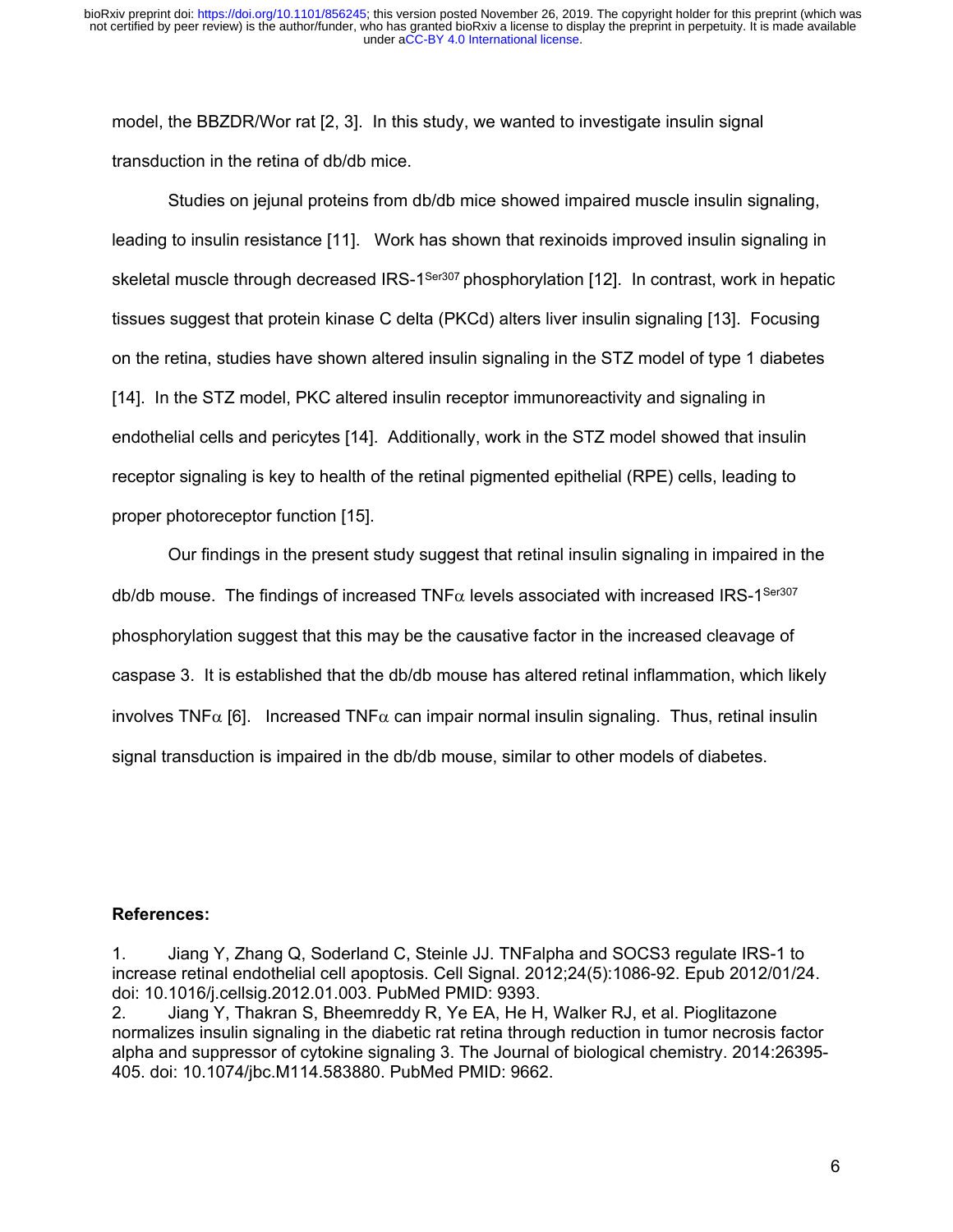3. Jiang Y, Thakran S, Bheemreddy R, Coppess W, Walker RJ, Steinle JJ. Sodium salicylate reduced insulin resistance in the retina of a type 2 diabetic rat model. PloS one. 2015;10(4):e0125505. doi: 10.1371/journal.pone.0125505. PubMed PMID: 25874611; PubMed Central PMCID: PMCPMC4397086.

4. Beli E, Yan Y, Moldovan L, Vieira CP, Gao R, Duan Y, et al. Restructuring of the Gut Microbiome by Intermittent Fasting Prevents Retinopathy and Prolongs Survival in db/db Mice. Diabetes. 2018;67(9):1867-79. Epub 2018/05/02. doi: 10.2337/db18-0158. PubMed PMID: 29712667; PubMed Central PMCID: PMCPMC6110320.

5. Beli E, Prabakaran S, Krishnan P, Evans-Molina C, Grant MB. Loss of Diurnal Oscillatory Rhythms in Gut Microbiota Correlates with Changes in Circulating Metabolites in Type 2 Diabetic db/db Mice. Nutrients. 2019;11(10). Epub 2019/10/02. doi: 10.3390/nu11102310. PubMed PMID: 31569518.

6. Li W, Ma N, Liu MX, Ye BJ, Li YJ, Hu HY, et al. C1q/TNF-related protein-9 attenuates retinal inflammation and protects blood-retinal barrier in db/db mice. Eur J Pharmacol. 2019;853:289-98. Epub 2019/04/13. doi: 10.1016/j.ejphar.2019.04.012. PubMed PMID: 30978318.

7. Ying Y, Zhang YL, Ma CJ, Li MQ, Tang CY, Yang YF, et al. Neuroprotective Effects of Ginsenoside Rg1 against Hyperphosphorylated Tau-Induced Diabetic Retinal Neurodegeneration via Activation of IRS-1/Akt/GSK3beta Signaling. J Agric Food Chem. 2019;67(30):8348-60. Epub 2019/07/16. doi: 10.1021/acs.jafc.9b02954. PubMed PMID: 31304751.

8. Jiang Y, Pagadala J, Miller D, Steinle JJ. Reduced insulin receptor signaling in retinal Muller cells cultured in high glucose. Molecular vision. 2013;19:804-11. PubMed PMID: 9512; PubMed Central PMCID: PMC3626298.

9. Liu L, Steinle JJ. Toll-like receptor 4 regulates insulin signal transduction in retinal Muller cells. Growth Factors. 2017;35(6):234-8. doi: 10.1080/08977194.2018.1442833. PubMed PMID: 29490521; PubMed Central PMCID: PMCPMC5948174.

10. Jiang Y, Liu L, Steinle JJ. miRNA15a regulates insulin signal transduction in the retinal vasculature. Cell Signal. 2018. doi: 10.1016/j.cellsig.2018.01.016. PubMed PMID: 29339083. 11. Salinari S, Debard C, Bertuzzi A, Durand C, Zimmet P, Vidal H, et al. Jejunal proteins

secreted by db/db mice or insulin-resistant humans impair the insulin signaling and determine insulin resistance. PloS one. 2013;8(2):e56258. Epub 2013/02/26. doi:

10.1371/journal.pone.0056258. PubMed PMID: 23437106; PubMed Central PMCID: PMCPMC3577828.

12. Shen Q, Cline GW, Shulman GI, Leibowitz MD, Davies PJ. Effects of rexinoids on glucose transport and insulin-mediated signaling in skeletal muscles of diabetic (db/db) mice. The Journal of biological chemistry. 2004;279(19):19721-31. Epub 2004/03/05. doi: 10.1074/jbc.M311729200. PubMed PMID: 14998989.

13. Zhang J, Burrington CM, Davenport SK, Johnson AK, Horsman MJ, Chowdhry S, et al. PKCdelta regulates hepatic triglyceride accumulation and insulin signaling in Lepr(db/db) mice. Biochemical and biophysical research communications. 2014;450(4):1619-25. Epub 2014/07/19. doi: 10.1016/j.bbrc.2014.07.048. PubMed PMID: 25035929.

14. Kida T, Oku H, Horie T, Osuka S, Fukumoto M, Ikeda T. Protein kinase C-mediated insulin receptor phosphorylation in diabetic rat retina. Graefes Arch Clin Exp Ophthalmol. 2019;257(7):1427-34. Epub 2019/04/27. doi: 10.1007/s00417-019-04324-z. PubMed PMID: 31025213.

15. Tarchick MJ, Cutler AH, Trobenter TD, Kozlowski MR, Makowski ER, Holoman N, et al. Endogenous insulin signaling in the RPE contributes to the maintenance of rod photoreceptor function in diabetes. Experimental eye research. 2019;180:63-74. Epub 2018/12/14. doi: 10.1016/j.exer.2018.11.020. PubMed PMID: 30543793; PubMed Central PMCID: PMCPMC6389378.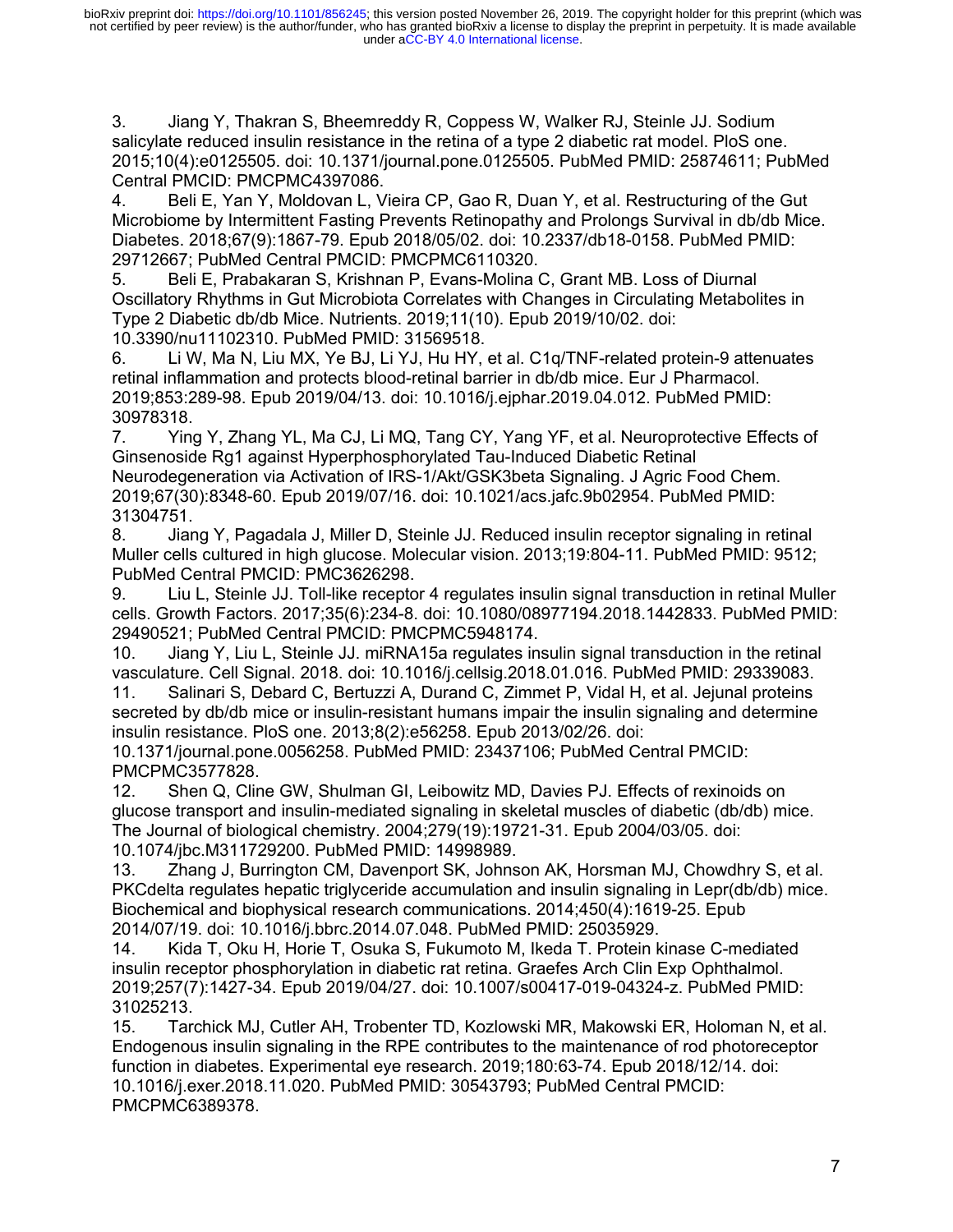under [aCC-BY 4.0 International license.](http://creativecommons.org/licenses/by/4.0/) not certified by peer review) is the author/funder, who has granted bioRxiv a license to display the preprint in perpetuity. It is made available bioRxiv preprint doi: [https://doi.org/10.1101/856245;](https://doi.org/10.1101/856245) this version posted November 26, 2019. The copyright holder for this preprint (which was

# **Figure Legends**:

Figure 1. Western blotting for insulin receptor (A) and Akt phosphorylation (B) in db/+ (Control) and db/db mouse retinal lysates.  $*P<0.05$  vs. Control. Data are mean  $\pm$ SEM. N=5.

Figure 2. Western blotting for TNF $\alpha$  (A) and IRS-1<sup>Ser307</sup> phosphorylation in db/+ (Control) and db/db mouse retinal lysates.  $*P<0.05$  vs. Control. Data are mean  $\pm$ SEM. N=5.

Figure 3. ELISA results for cleaved caspase 3 in db/+ (Control) and db/db mouse retinal lysates. \*P<0.05 vs. Control. Data are mean  $\pm$ SEM. N=5.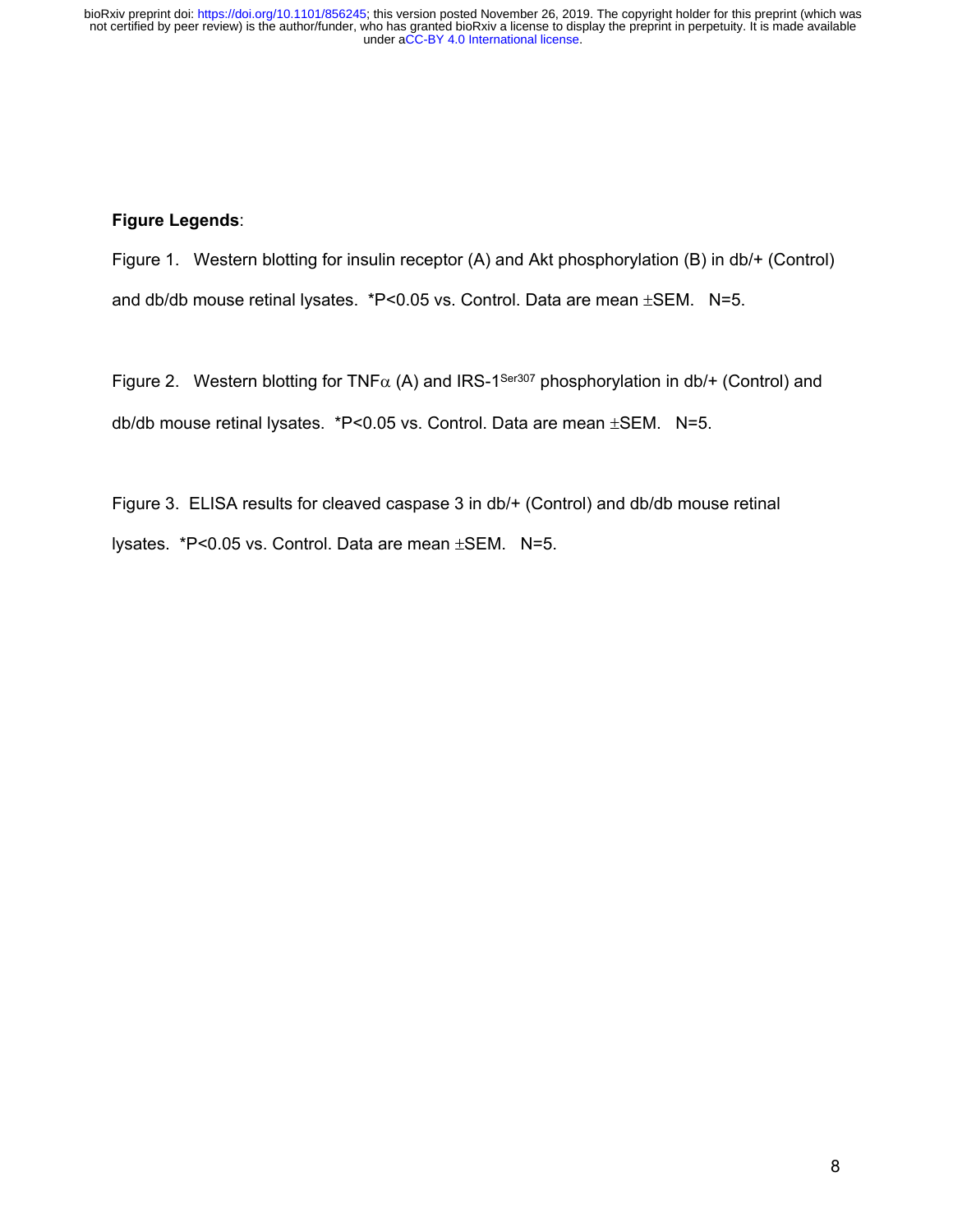|        | Body weight (g) | Blood glucose<br>(mg/d) |
|--------|-----------------|-------------------------|
| $Db/+$ | 21.6            | 118                     |
| Db/db  | $>60*$          | $>600*$                 |

Table 1. Body weight (g) and blood glucose (mg/dl) of db/+ (Control) and db/db mice at sacrifice. \*P<0.05 vs. db/+. N=5.

under [aCC-BY 4.0 International license.](http://creativecommons.org/licenses/by/4.0/) not certified by peer review) is the author/funder, who has granted bioRxiv a license to display the preprint in perpetuity. It is made available bioRxiv preprint doi: [https://doi.org/10.1101/856245;](https://doi.org/10.1101/856245) this version posted November 26, 2019. The copyright holder for this preprint (which was

# Table 1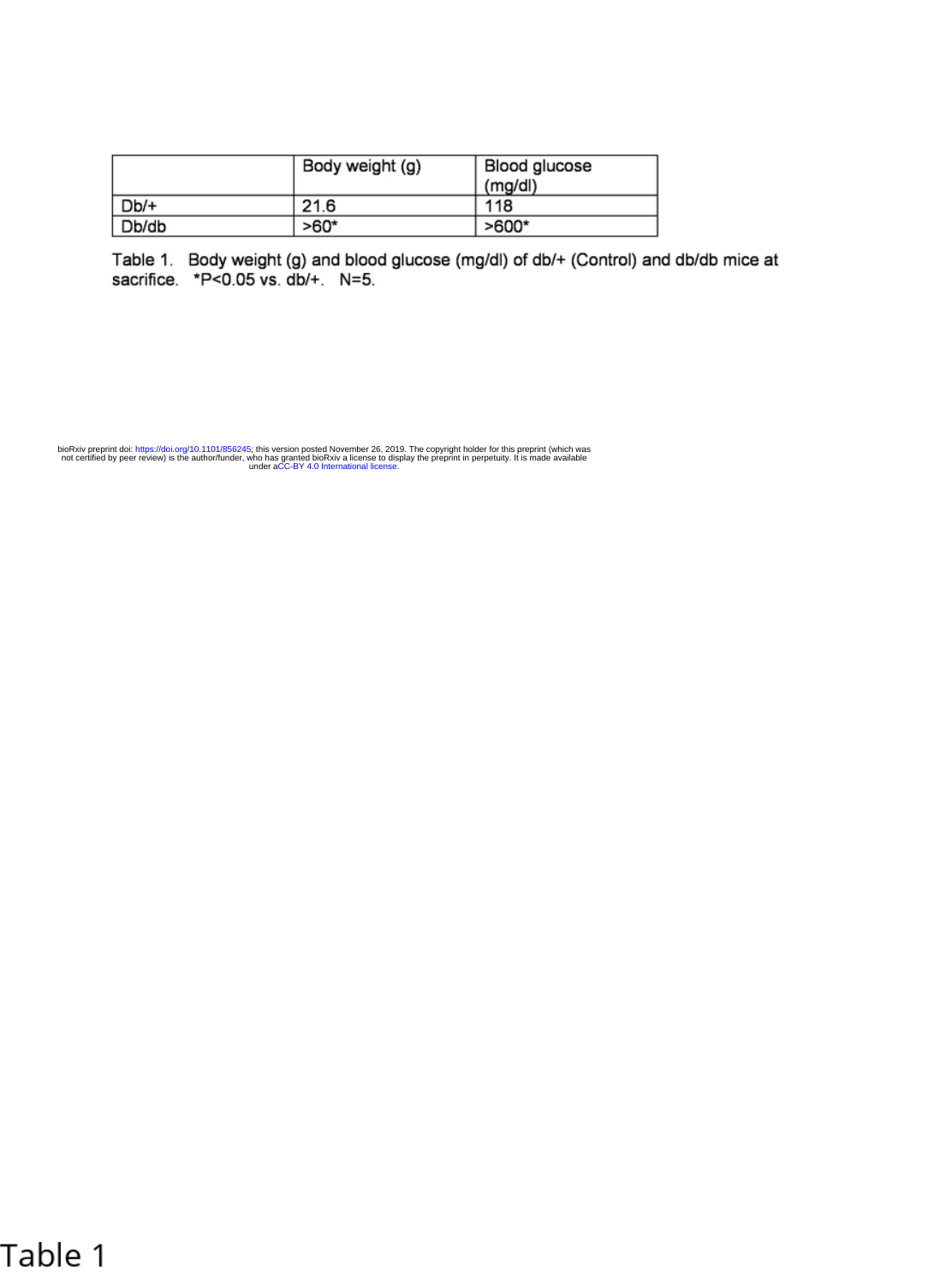Figure 1









Figure 1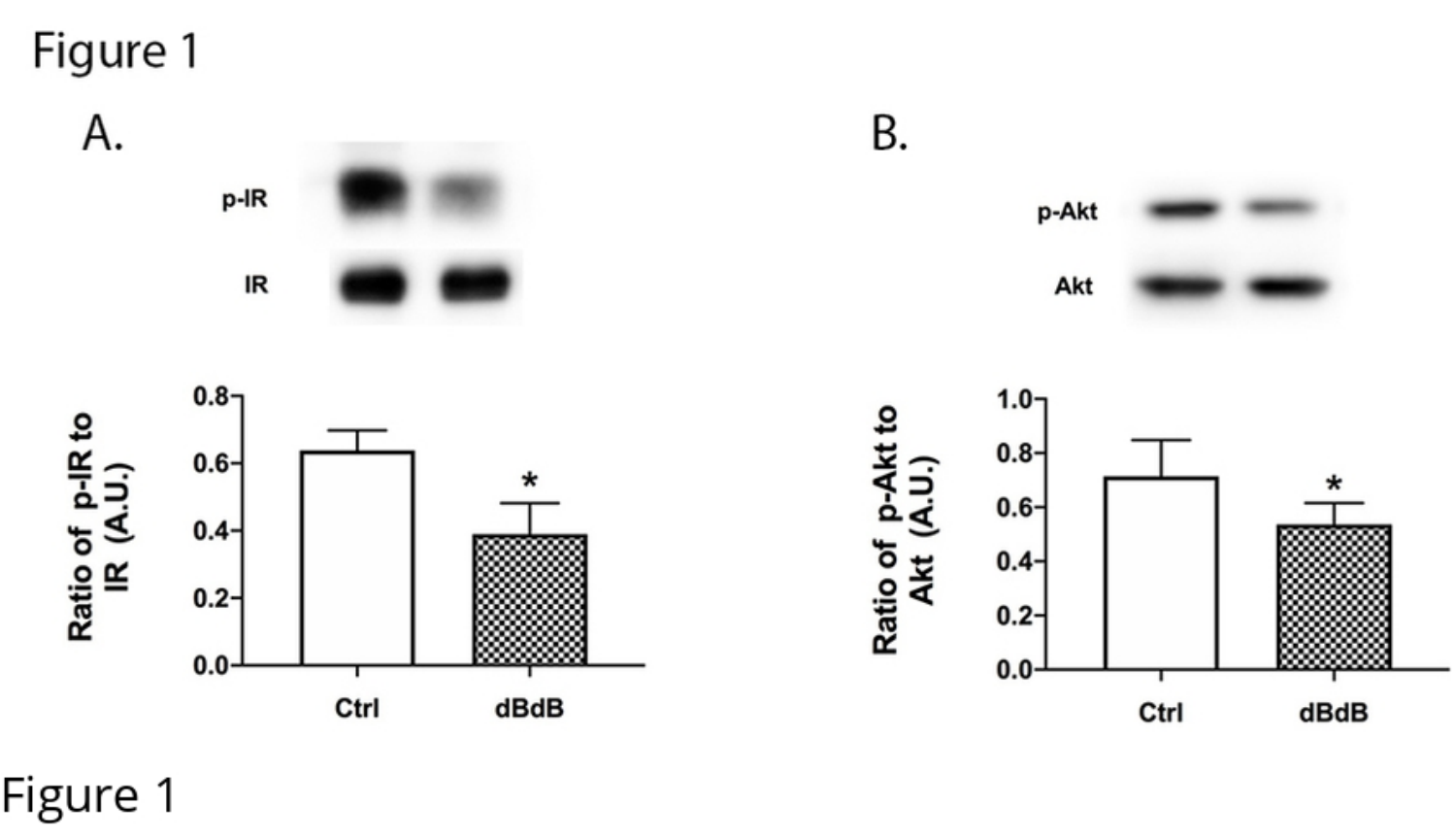Figure 2



Figure 2